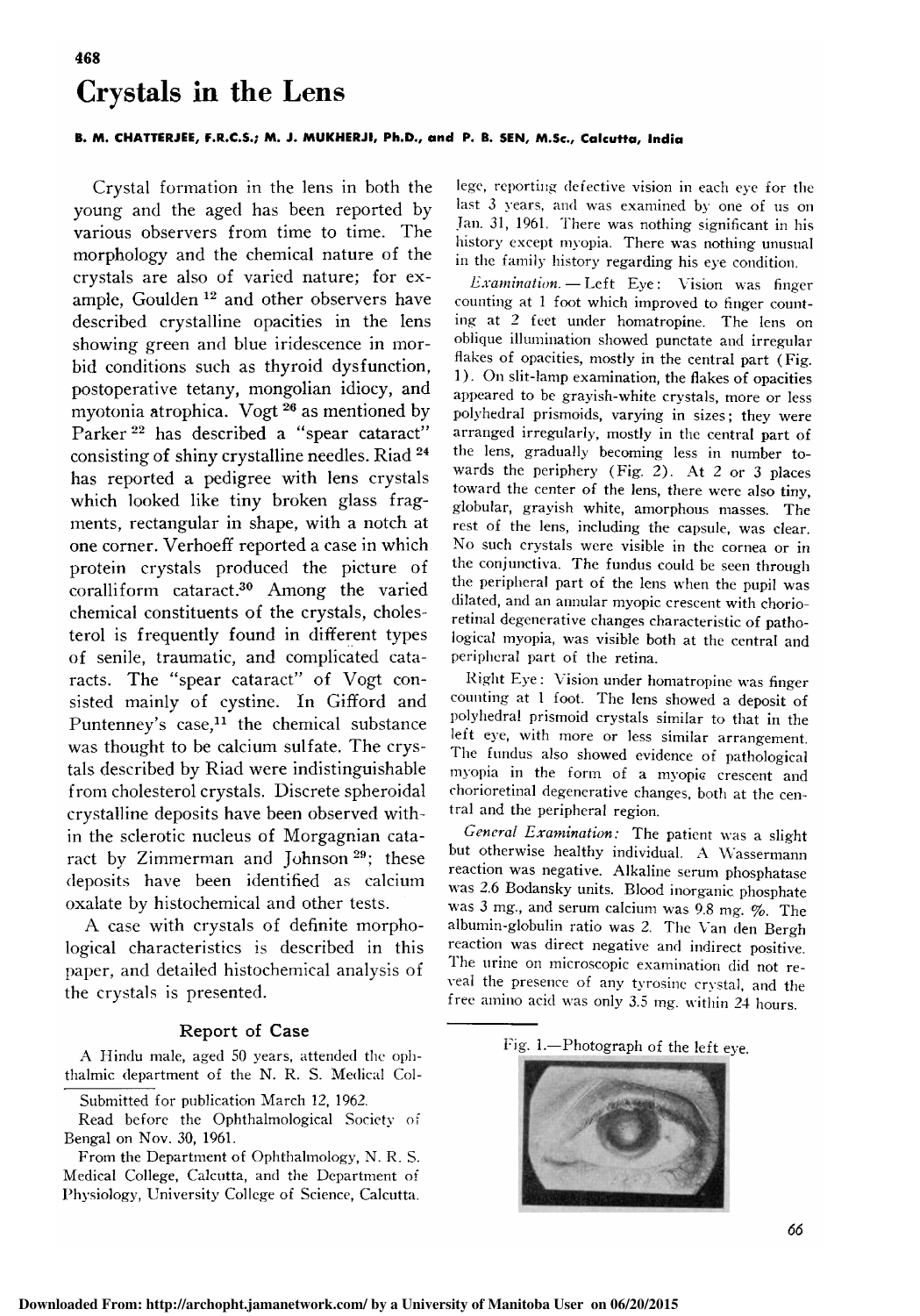

Fig. 2.—Sketch of slit-lamp appearance of the lens (left).

On July 3, 1961, the right lens was removed by intracapsular method. Immediately after removal, the lens was placed in <sup>a</sup> dry test tube, which was kept in <sup>a</sup> freezing mixture (common salt and ice) within a thermoflask and was taken to the Physiological Laboratory, University College of Science, Calcutta. There the lens was subjected to various tests to determine the nature of the crystals. There was an uneventful recovery following the operation, and the vision in the right eye came up to 6/18 partly with  $+4$  O.D. with  $+1$  O.D. cyl. 180 $^{\circ}$ .

Laboratory Examination of the Lens. $-1$ . Physical Studies : The lens, when examined under an ordinary microscope, was found to contain polygonal crystals which, when observed under <sup>a</sup> phasecontrast microscope, resembled solid crystals of the shape of polyhedrons and rhombohedrons ( Figs. <sup>3</sup> and 4). They were very irregularly distributed, mainly in the nuclear portion of the lens. The lens was formol-fixed, and further examination of  $10\mu$ frozen sections under an ordinary and phase-contrast microscope revealed the presence of various cracks and folds on the body of the crystals (Fig. 5). Clusters of smaller crystals were seen at places to radiate from <sup>a</sup> spot.

Fig. 4.—The whole lens observed under phasecontrast microscope. Prismatic appearance of the crystals; reduced  $11\%$  from mag.  $\times$  96



67 Chatterjee et al.



Fig. 3.—Whole lens observed under ordinary microscope, irregular distribution of crystals. Re duced  $11\%$  from mag.  $\times$  96.

Attempts to isolate the crystals with the help of a micromanipulator were unsuccessful because of the viscous substance in which the crystals were embedded. However, it was observed that the crystals were denser and more compact than the surrounding lens substance. Histochemical methods of investigation were therefore adopted, and formolfixed frozen sections were used.

2. Histochemical Studies : Results of these are shown in Tables 1-6.

Observations During Microincineration of the Sections : Crystals heated at 250 C for 2 hours separated out into several sheet-like layers, some of which showed definite charring. Some crystals seemed to withstand even 3,000 C of temperature for <sup>4</sup> hours, while the surrounding tissue was completely reduced to ash.

## Comment

Clinically, there was no actual opacity of the lens in either eye, apart from aggregation of opaque polyhedral crystals, which obstructed vision. The arrangement of the crystals also did not resemble any known type of congenital cataract, such as the floriform or the coralliform type.

Fig. 5.—Crystals observed under phase-contrast microscope, showing polygonal prism-like shape with cracks. Mag.  $\times$  96.

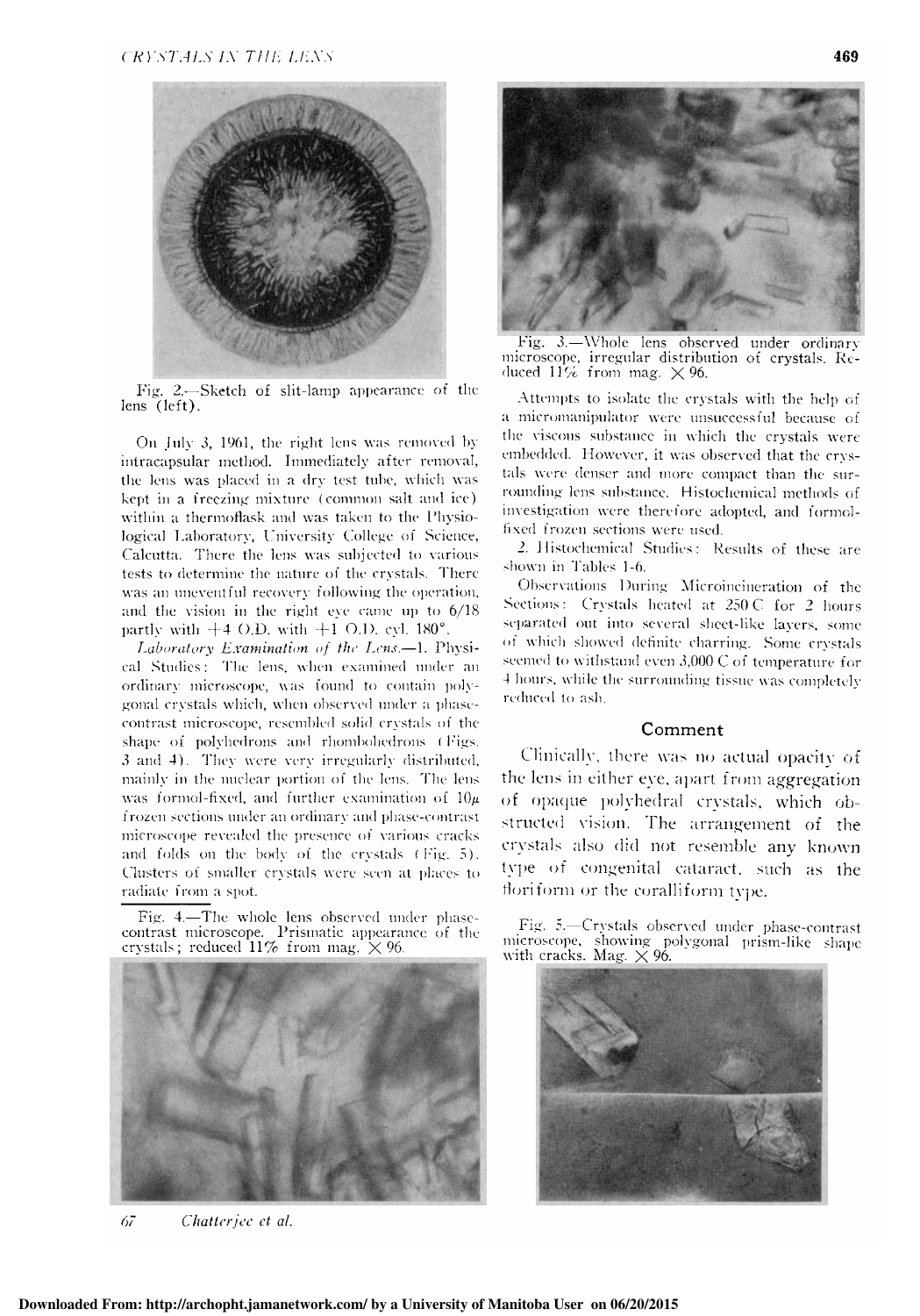| TABLE 1.-General Staining                  |                              |  |
|--------------------------------------------|------------------------------|--|
| Stains Used                                | Result                       |  |
| 1. Eosin-hematoxylin<br>2. Leishman-Giemsa | Crystals unstainable<br>Same |  |

Histochemically the crystals did not contain any detectable amount of lipid, calcium, phosphate, carbonate, or silicon in either free or bound form. More intense PAS-positive reaction might have been due to the presence of PAS-positive mucoprotein<sup>18</sup> in the crystals of compact form.

The clear blue bromophenol blue staining of the crystals indicated their protein nature. But the failure of eosin or Giemsa-Leishman to stain them in contrast to the surrounding lens substance, and the different staining of the crystals by Masson's trichrome method in contrast to the general lens protein, indicated that the crystalline protein was different from the surrounding protein. Some aggregates of fine amorphous particles in the lens also gave <sup>a</sup> staining reaction similar to that given by the crystals. Four different types of proteins, in the form of soluble

| Tests                                                                                                                                                                                                      | Results                                                                                   | Inference                                                                                                                                              |
|------------------------------------------------------------------------------------------------------------------------------------------------------------------------------------------------------------|-------------------------------------------------------------------------------------------|--------------------------------------------------------------------------------------------------------------------------------------------------------|
|                                                                                                                                                                                                            | Lipids                                                                                    |                                                                                                                                                        |
| . Sections extracted in lipid solvent meth-<br>anol:chloroform $(2:1)$ at 60 C for 24 hr.<br>$\mathbf{1}$<br>followed by methanol: chloroform (1:2)<br>for another 24 hrs. at $60 \text{ C}$ <sup>19</sup> | Crystals inscluble in lipid solvent                                                       | Absence of almost all of the known<br>lipids with the possible exception of<br>some forms of ceroids and some lipoidal<br>pigments                     |
| 2. Sudan staining according to Kay <sup>17</sup><br>3. Schultz reaction for cholesterol <sup>27</sup>                                                                                                      | No staining of crystals<br>No reaction                                                    | Possible absence of neutral lipids<br>Absence of cholesterol                                                                                           |
|                                                                                                                                                                                                            | Polysaccharides                                                                           |                                                                                                                                                        |
| 4. Periodic acid-Schiff reaction according<br>to Hotchkiss <sup>16</sup>                                                                                                                                   | Very faint but deeper staining of<br>- crystals in comparison to sur-<br>rounding tissue. | Crystals probably contained higher con-<br>centration of either tissue polysac-<br>charide <sup>16</sup> or unsaturated lipid <sup>28</sup> or<br>both |

Table 2.—Detection of Organic Substances

| TABLE 3-Detection of Inorganic Constituents |  |  |  |
|---------------------------------------------|--|--|--|
|---------------------------------------------|--|--|--|

| <b>Tests</b>                                                                                | <b>Results</b>                                           | Inference                                                                                        |
|---------------------------------------------------------------------------------------------|----------------------------------------------------------|--------------------------------------------------------------------------------------------------|
| 1. Detection of free carbonates according<br>to Bunting •                                   | No bubble formation with disinte-<br>gration of crystals | Absence of free carbonates                                                                       |
| 2. Detection of calcium salts by Alizarine<br>red S method $\cdot$                          | No trace of calcium detected                             | Absence of calcium                                                                               |
| 3. Detection of inorganic phosphates by<br>the method of Cheng?                             | No staining of crystals                                  | Absence of phosphates                                                                            |
| 4. Reactions of the above mentioned inor-<br>ganic substances in sections reduced to<br>ash | No staining                                              | No unusual concentration of hound<br>forms of calcium, phosphate or car-<br>bonate <sup>16</sup> |
| 5. Detection of silicon by chemical pro-<br>cedure <sup>15</sup> in section reduced to ash  | No trace of silicon                                      | Absence of silicon                                                                               |

TABLE 4.-Detection of Proteins

| <b>Tests</b>                                                        | Results                                                                                     | <b>Inference</b>                                                                                                                   |
|---------------------------------------------------------------------|---------------------------------------------------------------------------------------------|------------------------------------------------------------------------------------------------------------------------------------|
| 1. Masson's trichrome staining ??                                   | Crystals stained red in contrast to<br>light blue staining of the general<br>lens substance | Probably indicated that crystals con-<br>tained some component which dif-<br>fered in composition from the sur-<br>rounding tissue |
| 2. Mercury-bromophenol blue method of<br>staining general protein · | Crystals stained clear blue and the<br>surrounding tissue grayish                           | Indicated that the crystals were protein<br>in nature somewhat different in com-<br>position from the adjacent tissues             |

 $\equiv$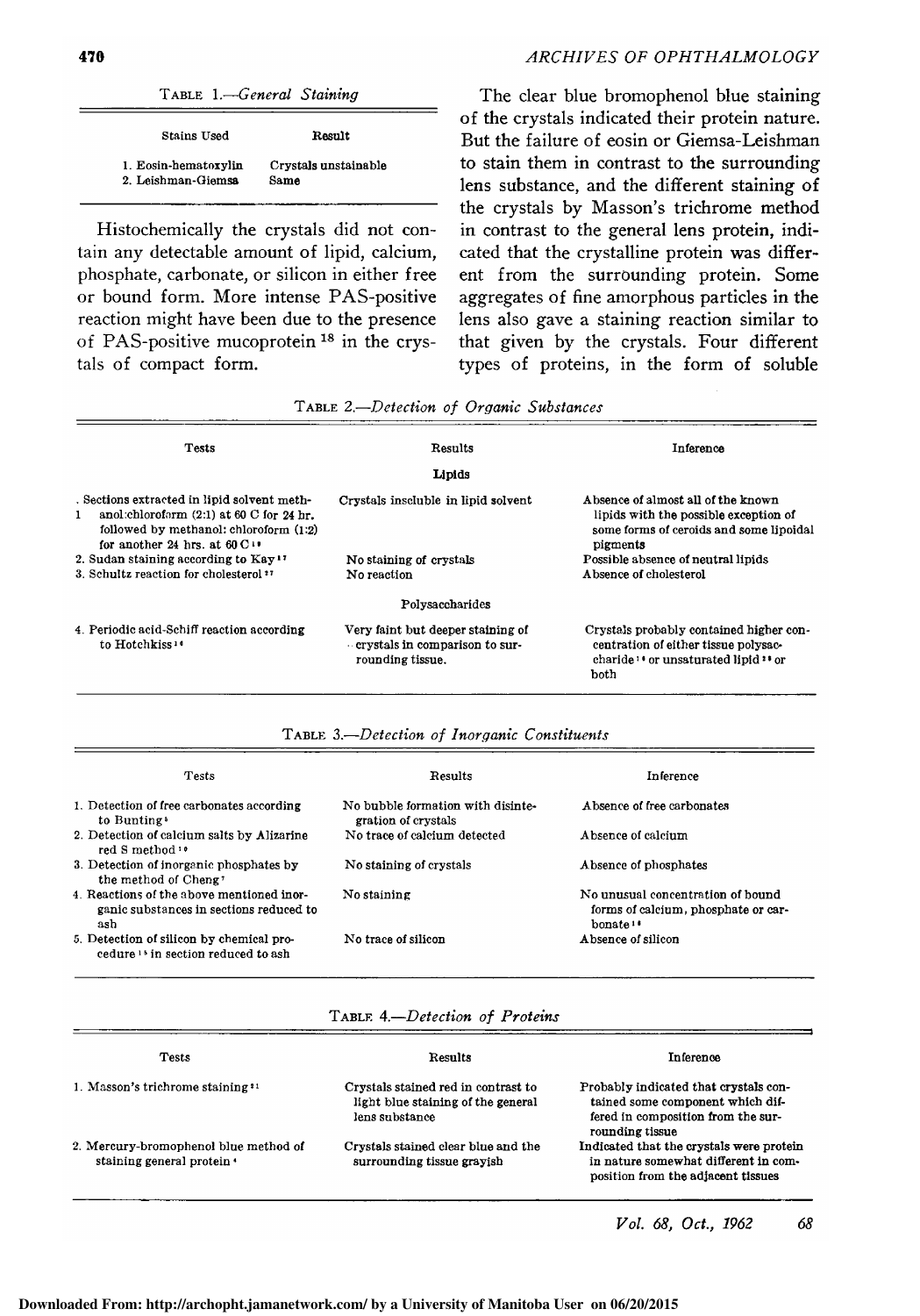| <b>Tests</b>                                                                 | Results                                                                                   | Inference                                                                                                              |
|------------------------------------------------------------------------------|-------------------------------------------------------------------------------------------|------------------------------------------------------------------------------------------------------------------------|
| 1. Xanthoproteic reaction as described by<br>Lillie <sup>10</sup>            | Intense yellow staining of crystals                                                       | Indicated the presence of tyrosine, tryp-<br>tophan and phenylalanine and like sub-<br>stances in higher concentration |
| 2. Millon's reaction according to Bensley<br>and Gersh <sup>2</sup>          | Crystals were stained deep red                                                            | Indicated presence of higher amount of<br>tyrosine                                                                     |
| 3. Sakaguchi's staining for arginine as mod-<br>ified by Serra <sup>11</sup> | Crystals stained deep red in con-<br>trast to pinkish staining of sur-<br>rounding tissue | Indicated presence of arginine in high-<br>er amount in the crystals                                                   |

| TABLE 5.-Detection of Amino Acids |  |  |  |
|-----------------------------------|--|--|--|
|-----------------------------------|--|--|--|

| TABLE 6.—Detection of Thiol Group (SH Group) |  |
|----------------------------------------------|--|
|----------------------------------------------|--|

| Tests                                                       | Results                                    | Inference                           |
|-------------------------------------------------------------|--------------------------------------------|-------------------------------------|
| Detection carried out according to<br>Hammett <sup>13</sup> | SH group not detected in the crys-<br>tals | Absence of SH group in the crystals |

 $\alpha$ -crystallin,  $\beta$ -crystallin, albumin, and insoluble albuminoid have been identified in the lens.<sup>1</sup> The histochemical tests for protein, however, did not give an idea as to which variety of the lens protein was crystallized.

Of the amino acids which crystallize, cystine, tyrosine, and leucine are notable. The cystine crystals reported by Cogan et al.8 and the crystals of the "spear cataract" of Vogt which were made of cystine were morphologically different from the crystals in the reported case. Further, there was no evidence of cystinosis or of Lignac-Fanconi syndrome<sup>9</sup> in this case. On the other hand, the more intense color with Millon's, xanthoproteic, and Sakaguchi's reactions showed increased content of tyrosine and arginine in the crystals. Amino-acid analysis of the protein fractions of bovine lens has revealed that the  $\beta$ -crystallin portion is relatively richer in tyrosine and arginine contents.3 It was consequently apparent that the crystals were made of  $\beta$ -crystallin. But the SH group known to be associated with  $\beta$ -crystallin <sup>14</sup> was completely absent in the crystals. A decline in the SH group is a common observation with senile cataract and normal aging of the lens. Moreover pure  $\beta$ -crystallin is not stable in solution, even at <sup>0</sup> C, unless some  $\alpha$ -crystallin is present.<sup>23</sup> It is reasonable to suggest that the precipitation of the  $\beta$ -crystallin was probably due to the decline of the  $\alpha$ -crystallin content, owing to some

unknown cause, and the absence of the SH group was due to aging process.

The observation on microincineration was most confusing. The crystals which withstood <sup>a</sup> temperature of even 3,000 C could only have been constituted by some inorganic component apart from the protein, but the nature of this inorganic component could not be determined.

# Summary and Conclusion

1. A case with polyhedral prismoid crystals in the central part of the lens, with rather similar distribution in each eye, is reported.

2. One of the lenses was removed by intracapsular method, and histochemical analysis of the crystals was done.

3. There was no detectable amount of lipid, calcium, phosphate, carbonate, or silicon in the crystals.

4. The crystals showed marked reactions for protein containing chiefly tyrosine and arginine which are known to be the main constituents of the  $\beta$ -crystalline portion of the lens protein. However, the SH group known to be associated with  $\beta$ -crystallin was completely absent, perhaps due to aging process.

5. On microincineration, the crystals left behind <sup>a</sup> refractile residue, which could only be some inorganic substance. The nature of this substance, however, could not be de-

69 Chatterjee et al.